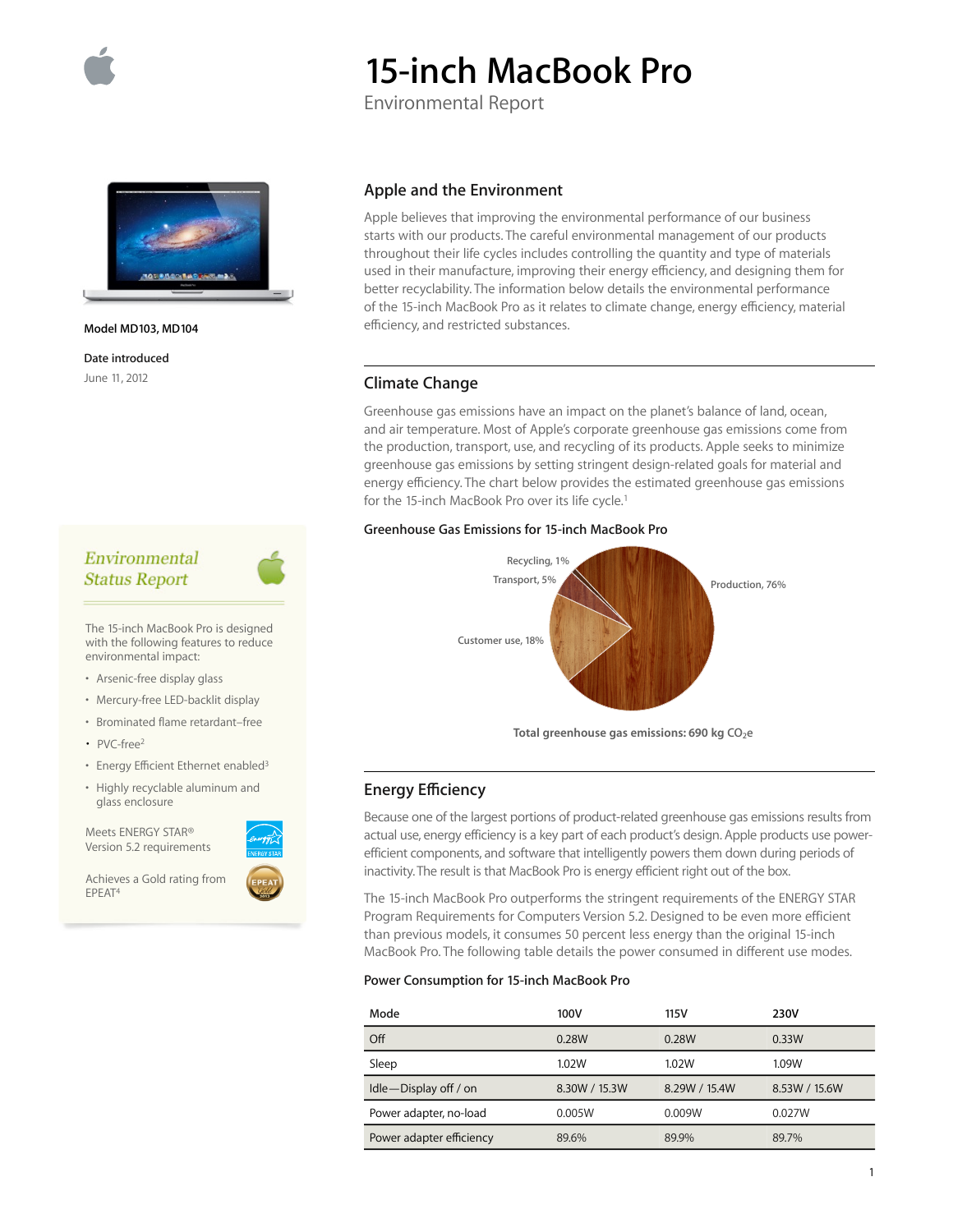#### **Battery chemistry**

Lithium-ion polymer, 77.5 Whr; free of lead, cadmium, and mercury

#### **Battery design**

The 15-inch MacBook Pro features a breakthrough battery design that dramatically improves its lifespan—up to five years. So it uses just one battery in the same time a typical notebook uses three.



The 15-inch MacBook Pro retail packaging consumes 35 percent less volume than the original 15-inch MacBook Pro. Its retail and shipping packaging contain three times as much post-consumer recycled content as the original 15-inch MacBook Pro.

## **Material E∑ciency**

Apple's ultra-compact product and packaging designs lead the industry in material efficiency. Reducing the material footprint of a product helps maximize shipping efficiency. It also helps reduce energy consumed during production and material waste generated at the end of the product's life. Waste is further minimized through the use of batteries that last up to three times longer than typical notebook batteries. The 15-inch MacBook Pro is made of aluminum and other materials highly desired by recyclers. The chart below details the materials used in this model.

## **Material Use for 15-inch MacBook Pro**



### **Packaging**

The packaging for the 15-inch MacBook Pro uses corrugated cardboard made from a minimum of 25 percent post-consumer recycled content and molded fiber made entirely from recycled content. In addition, the packaging is extremely material efficient, consuming 35 percent less volume than the original 15-inch MacBook Pro. The following table details the materials used in its packaging.

## **Packaging Breakdown for 15-inch MacBook Pro (U.S. Configurations)**

| Material                      | Retail box      | Retail and<br>shipping box |
|-------------------------------|-----------------|----------------------------|
| Paper (corrugate, paperboard) | 424q            | 887q                       |
| Molded fiber                  |                 | 248g                       |
| High-impact polystyrene       | 202q            | 202q                       |
| Other plastics                | 54 <sub>g</sub> | 72q                        |

## **Restricted Substances**

Apple has long taken the lead in restricting harmful substances from its products and packaging. As part of this strategy, all Apple products comply with the strict European Directive on the Restriction of the Use of Certain Hazardous Substances in Electrical and Electronic Equipment, also known as the RoHS Directive. Examples of materials restricted by RoHS include lead, mercury, cadmium, hexavalent chromium, and the brominated flame retardants (BFRs) PBB and PBDE. The 15-inch MacBook Pro goes even further than the requirements of the RoHS Directive by incorporating the following more aggressive restrictions:

- Arsenic-free display glass
- Mercury-free LED-backlit display
- BFR-free
- Polyvinyl chloride (PVC)–free internal cables and power adapter DC cable
- PVC-free AC power cord available in all regions except China and South Korea